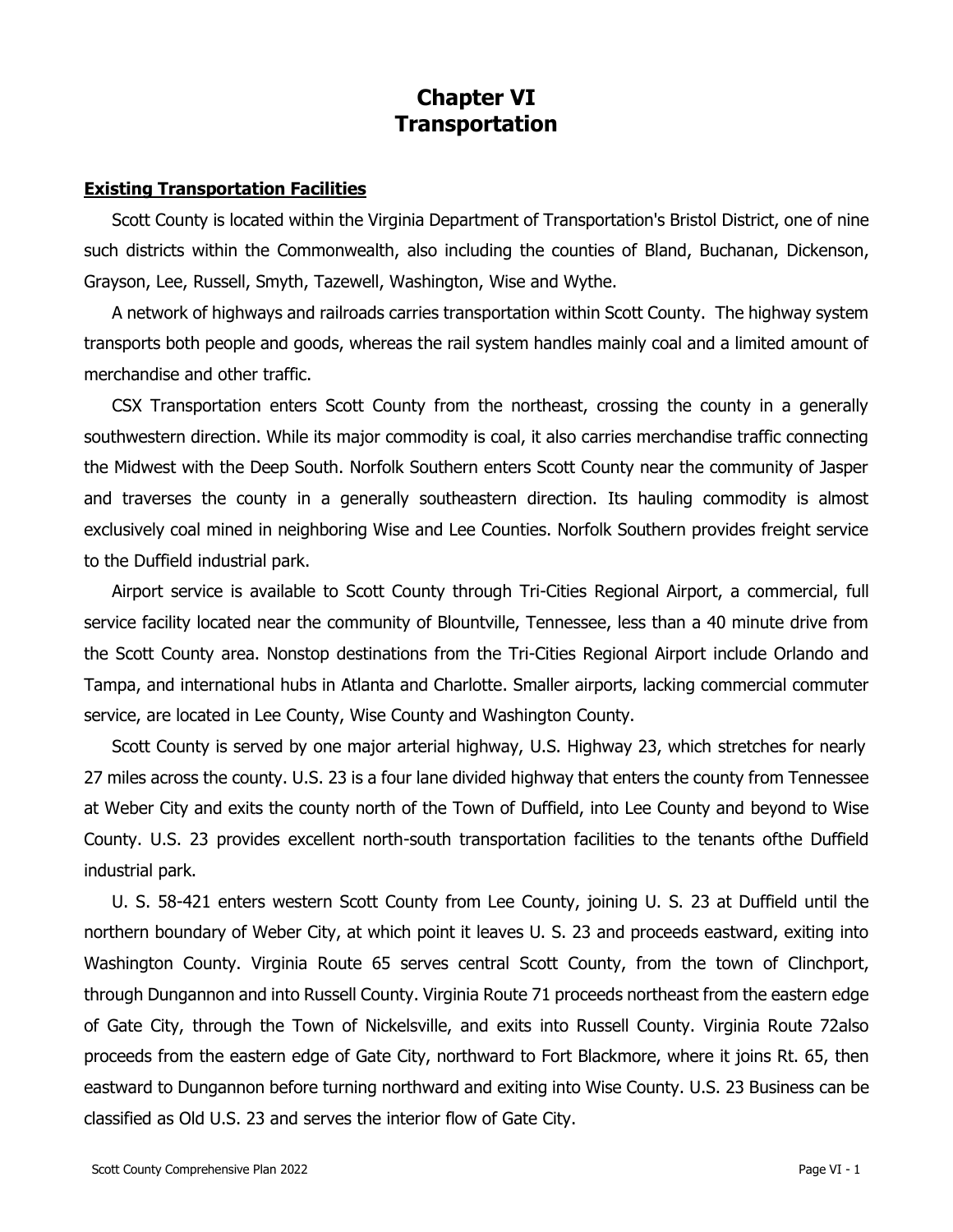Scott County's secondary road system is extensive, containing 695 total miles, composed of 370 miles of hard surface roads; 224 miles of all weather surface roads; 80 miles of light surface roads; and21 miles of unsurfaced roads. Among the more dominant of these secondary roads are Route 614 westand east of Weber City; Route 701; Route 704; Route 619; and Route 870.

Public transportation is available to Scott County through Mountain Empire Transit, a bus/van service operated by Mountain Empire Older Citizens. Service is open to the general public, regardless ofage, and MEOC operates demand-responsive vans throughout Planning District One. Frequent serviceis available along the U.S. 23 corridor, while limited service operates along Rt. 71 to Nickelsville, Rt.774 to Dungannon and Rts. 72 and 619 to Gate City, and into the Fairview, Sloantown and Hiltons areas of the county.

There are four VDOT-recorded park-and-ride lots in Scott County – Rt. 71 near its junction with Rt. 619, eastern end of Gate City (paved, 70 spaces); U.S. 23/58 near its junction with Bray Road, west of Gate City (paved, 45 spaces); U.S. 23/58 at its junction with Rt. 600, near Clinchport (gravel, 15 spaces); and U.S. 23/58 near its junction with Rt. 872, north of Clinchport (unpaved, 30 spaces). Current American Community Survey (U.S. Census Bureau) data reveal that nearly 10 percent of Scott County residents carpool to work, suggesting that such park-and-ride facilities provide an important service to the County's workers.

#### **Special Transportation Planning - "3-C Study"**

On July 3, 1974, Scott County, the Town of Gate City, the Town of Weber City, and the LENOWISCO Planning District Commission received correspondence from the (then) Virginia Department of Highways and Transportation stating that since Kingsport, Tennessee and its surrounding area were classified as an Urbanized Area, the States of Virginia and Tennessee must establish a continuing, comprehensive and cooperative (3-C) transportation planning process for the Kingsport, Tennessee-Virginia Urbanized Area. Involvement in all of these 3-C activities assures that proper attention to transportation problems and needs is provided to that rapidly growing portion of Scott County which is part of the Kingsport, Tennessee Urbanized Area.

The modern day arrangement of this planning initiative sees the Scott County, Gate City and Weber City portions of the Kingsport Metropolitan Planning Organization (MPO) being represented by the LENOWISCO Planning District Commission. The LENOWISCO representative on the Kingsport MPO Executive Board works as a means of communication and collaboration between the MPO staff, VDOT and the local Virginia government.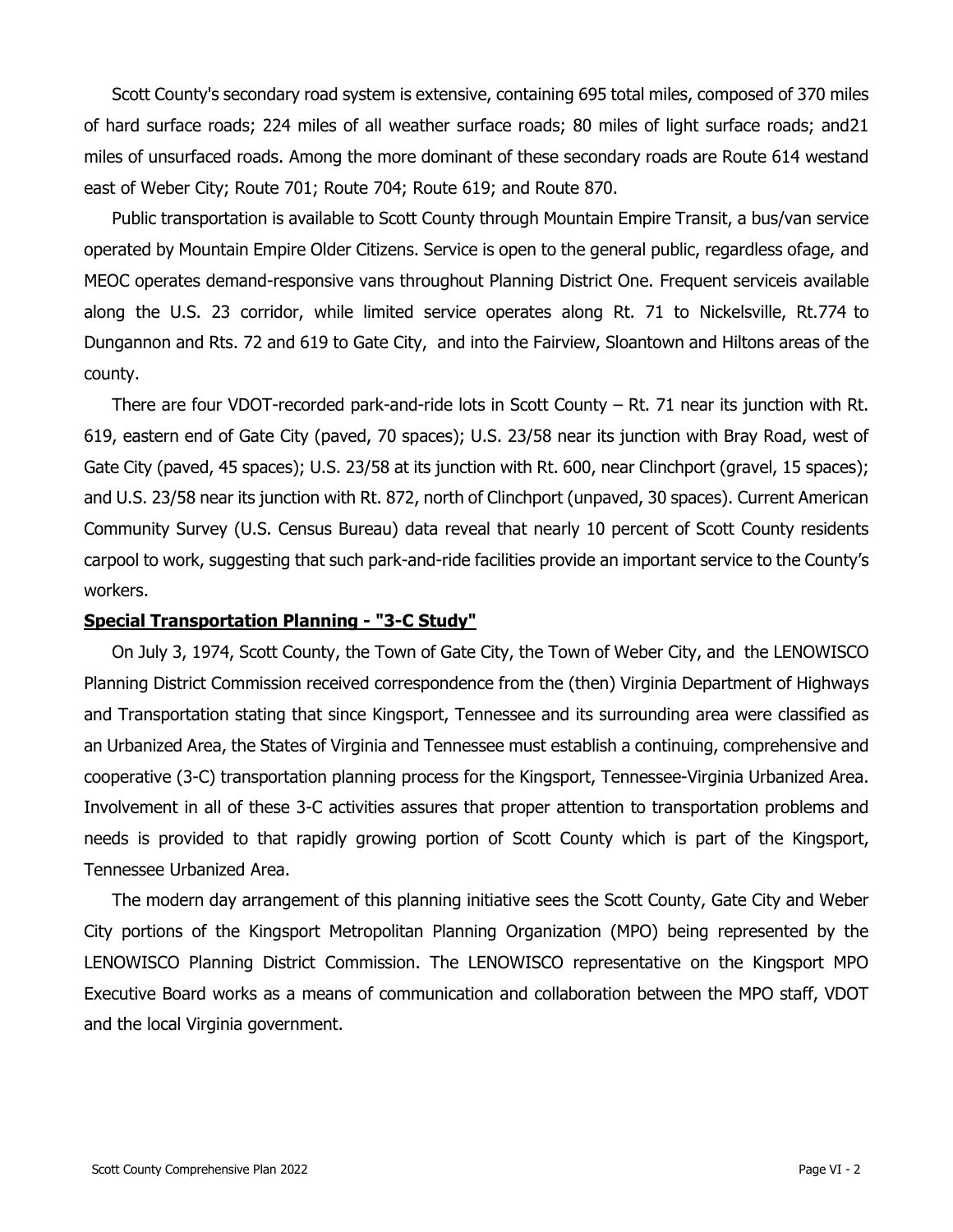# **Secondary Highways**

Allocations of state funds for improvements to secondary highways are made through a cooperative effort between the Virginia Department of Transportation and the Scott County Board of Supervisors. Needed and funded improvements for Scott County's transportation infrastructure can be found in the approved FY 2023 Virginia Department of Transportation "Six-Year Improvement Plan," as follows:

|            |                            |       | Road      |                 |                                  |    |             |    |          |  |
|------------|----------------------------|-------|-----------|-----------------|----------------------------------|----|-------------|----|----------|--|
| <b>UPC</b> | <b>Description</b>         | Route | System    | <b>Estimate</b> | <b>Previous</b>                  |    | <b>FY23</b> |    | FY 24-28 |  |
|            |                            |       |           |                 | (Values in Thousands of Dollars) |    |             |    |          |  |
| 118964     | High Nob Road              | 619   | Secondary | \$<br>533,250   | \$<br>58,571                     |    |             | \$ | 24,679   |  |
| 113653     | Ann Goode Cooper           | 689   | Secondary | 455,000<br>\$.  | \$<br>183,480                    | \$ | 271,520     |    |          |  |
| 113652     | Ann Goode Cooper           | 689   | Secondary | \$.<br>490,000  | \$<br>2,000                      | \$ | 488,000     |    |          |  |
| 113651     | Spurlock Hollow            | 856   | Secondary | 300,000<br>\$.  | \$<br>2,000                      | \$ | 236,289     | \$ | 61,711   |  |
| 113650     | <b>Horton Summit Road</b>  | 854   | Secondary | \$.<br>400,000  |                                  |    |             | \$ | 400,000  |  |
| 113649     | Eaton Hill Road            | 693   | Secondary | 350,000<br>S    |                                  |    |             | \$ | 350,000  |  |
| 115212     | Obeys Creek Road           | 660   | Secondary | 350,000<br>S.   |                                  |    |             | \$ | 350,000  |  |
| 115213     | Turkey Lick Road           | 641   | Secondary | \$<br>350,000   |                                  |    |             | \$ | 350,000  |  |
| 115214     | Fowlers Branch             | 697   | Secondary | 365,000<br>\$.  |                                  |    |             | \$ | 365,000  |  |
| 118342     | Chestnut Ridge             |       | Secondary | \$.<br>610,000  |                                  |    |             | \$ | 610,000  |  |
| 118343     | Pippin Lane                |       | Secondary | 250,000<br>S.   |                                  |    |             | \$ | 250,000  |  |
| 118344     | <b>Falin Hollow Lane</b>   |       | Secondary | \$.<br>300,000  |                                  |    |             | \$ | 300,000  |  |
| 118963     | Fincastle Road             | 650   | Secondary | 395,000<br>S    |                                  |    |             | \$ | 395,000  |  |
| 119065     | Quail Run Lane             | 821   | Secondary | \$.<br>200,000  |                                  |    |             | \$ | 200,000  |  |
| 119064     | River Bluff Road (Phase I) | 659   | Secondary | Ś.<br>575,000   |                                  |    |             | \$ | 575,000  |  |
|            | River Bluff Road (Phase    |       |           |                 |                                  |    |             |    |          |  |
| 119064     | $\parallel$                | 659   | Secondary | \$.<br>625,000  |                                  |    |             | \$ | 400,000  |  |
| 119063     | <b>Beeline Road</b>        | 624   | Secondary | \$<br>325,000   |                                  |    |             | Ś  | 325,000  |  |

Much like a grading system in an education setting, Level of Service (LOS) ratings show how certain stretches of highway measure up to current VDOT roadway standards. A table revealing the LOS ratings for the major highways through Scott County is included in **Appendix B**.

## **Future Transportation Facilities**

Basic transportation improvements to the arterial highways within the county by 2035 include upgrading all roads to levels concurrent with the demand for traffic utilization as determined by the Virginia Department of Transportation. Most critical is the stretch of U. S. 23 within Weber City that suffers from heavy use and as a "collector" street serving the individual real estate parcels along its thoroughfare. With its primary responsibility to carry through traffic quickly and safely, these two uses are in direct conflict. A bypass around Weber City or additional improvements to the Route 224 corridor is likely the best long-term solution. Additional solutions include the County and/or Town adopting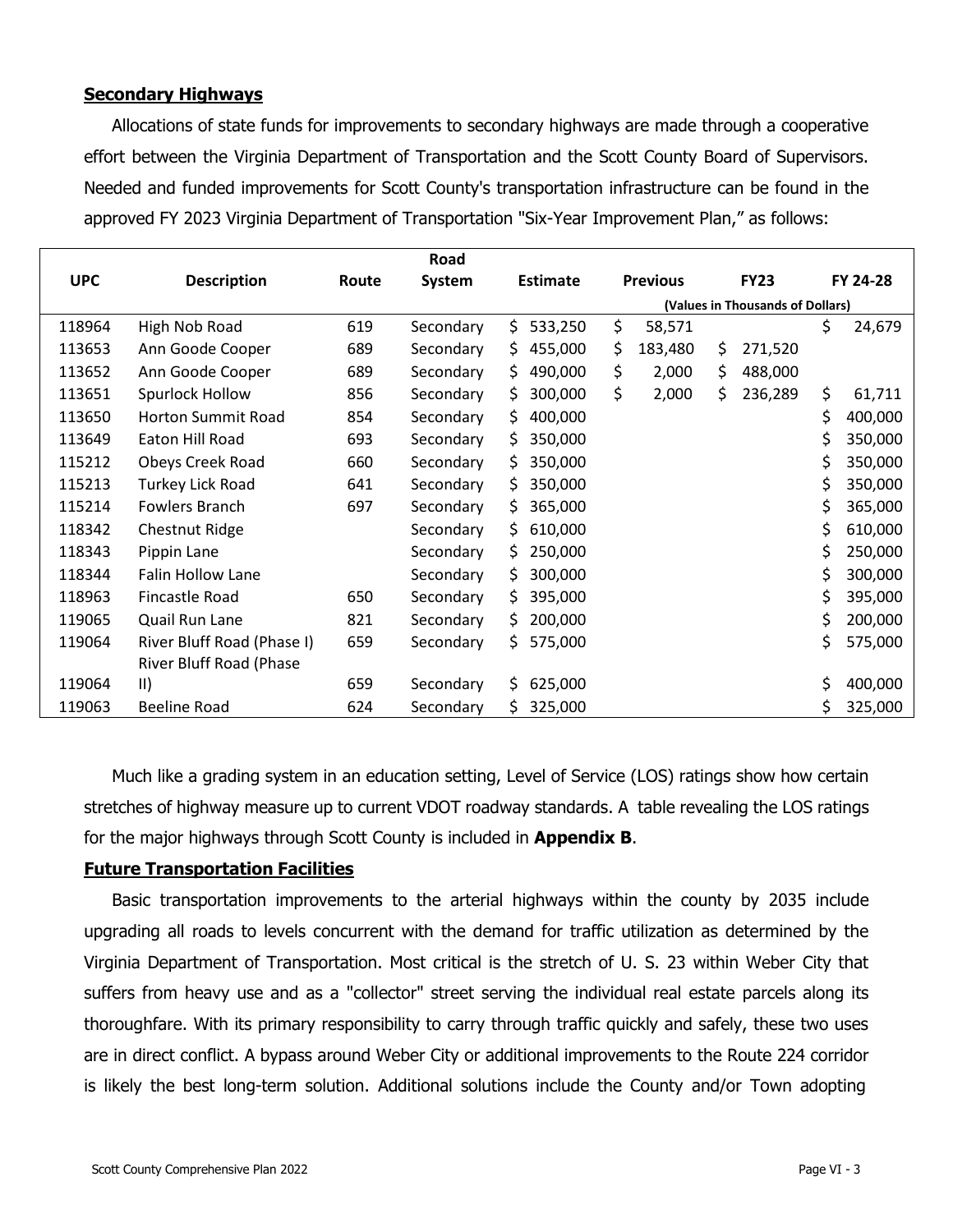access management guidelines to help develop future growth in a safe and efficient manner to avoid repeating safety and congesting problems.

In 2010, a planning study was undertaken by the Kingsport MPO, VDOT and LENOWISCO on the Route 224 / US Highway 23 Corridors from Gate City to the Tennessee State Line. The study looked at how both corridors can be improved in order to complement one another.

In 2015, a VDOT-commissioned roadway safety study was completed for the section of U.S. 23 between mile posts 0.0 and 3.0, from the Virginia/Tennessee state line to the intersection with U.S. 58/421 (Bristol Highway) at the northern boundary of Weber City. The study evaluated existing conditions – conflicting land uses and traffic patterns have contributed to driver confusion and a crash rate nearly twice the state average – reported collision data, and made recommendations to improve safety on that heavily traveled segment.

In 2021, VDOT began looking at the previous study that was conducted in 2015 to determine solutions along the Weber City corridor to enhance safety. The study looks at closing many of the entrances/exits that exist along the corridor and streamlining those so that each business has a designated entrance/exit. Railroad crossings are included in the study and the possibility of closing a portion of them is being considered. The study will be used to formulate upcoming applications for Smart Scale.

The following improvement projects are planned under the Primary System Classification. Additional documentation is included in Appendix C.

#### Moccasin Gap Bypass

This project consists of bypassing sections of U.S. 23 and U.S. 58 in the Moccasin Gap area. The project will begin at the intersection of Route 71 and Ellen Drive (Gate City), proceeding south roughly 1.3 miles to a new, signalized intersection with U.S. 58/Wadlow Gap Rd. The proposed roadway will consist of two-lane, divided highway. The project also includes a connection of 1,000' two-lane road to Filter Plant Ford that will provide access to several residences, the Scott County Sports Complex, and the county water filter plant. This project will help alleviate traffic congestion on U.S. 23 Business and Jones Street in Gate City (which is complicated by school and town traffic during peak times), and will also provide an emergency alternate route for travel, in the event of train derailment on U.S. 23/58 in Moccasin Gap.

#### U.S. 58 Climbing Lanes

This project consists of installing an additional climbing/travel lane, to be used as a truck climbing lane, westbound up Powell Mountain on U.S. 58, west of Duffield. The project begins at the top of Powell Mountain (at the Lee County line), and ends on the east side of Powell Mountain, near the intersection with Route 638, roughly 2.0 miles in length. Proposed improvements will involve excavating a rock cut section on the north side of U.S. 58.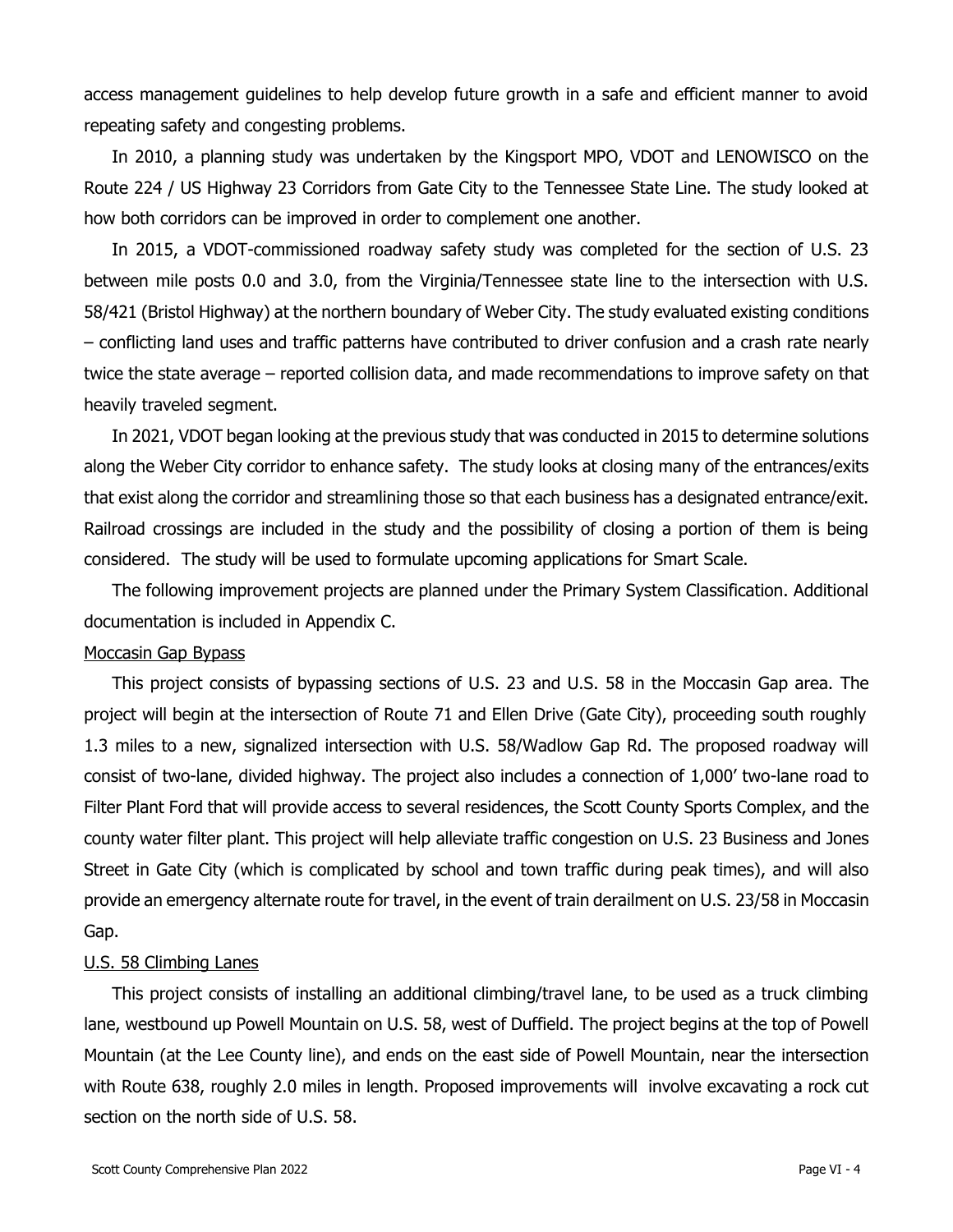Additional potential projects under consideration include U.S. 23/U.S. 58 improvements at Kane Street (Gate City), U.S. 23 improvements at Hilton Road (Weber City), U.S. 23/U.S. 58 intersection improvements (Duffield), and improvements at East Carters Valley Road (Rt. 704), Yuma Road (Rt. 614) and A.P. Carter Highway (Rt. 614). The County is also looking at further improving access to the Scott County Sports Complex from U.S. 23 via Filter Plant Road or other alternatives. Specific scopes and implementation estimates have not been compiled for these projects.

#### **New VDOT Funding Mechanism**

Set forth in the General Assembly's House Hill 1887, Virginia's SMART SCALE (§33.2-214.1) is designed to select appropriate transportation projects for funding and ensure the best use of limited tax dollars. Transportation projects are scored via an objective, transparent, outcome-based process.

Improvements are to focus on safety, accessibility, economic development, congestion mitigation, environmental quality, and multi-modal access (bicycle, pedestrian, transit).

## **VDOT Land Use and Development Regulations**

The Virginia General Assembly and VDOT over the recent past have developed a series of new guidelines and regulations related to land use and development as they pertain to the state highway system. These new regulations can have significant impacts on developments, especially large developments. Roads are a critical public resource and constitute a major investment of the public's money. Traffic impacts caused by new development – a reduction in the traffic carrying capacity of the highways, more crashes and traffic congestion – can be very costly for state and local governments, as well as the broader community.

#### Traffic Impact Analysis Regulations

Chapter 527 of the 2006 Acts of Assembly added § 15.2-2222.1 to the Code of Virginia. The legislation establishes procedures by which localities submit proposals that will affect the state- controlled transportation network to the Virginia Department of Transportation (VDOT) for review and comment. The chapter also directs VDOT to promulgate regulations to carry out the provisions of the statute. The statute intends to improve how land-use and transportation-planning decisions are coordinated throughout Virginia by establishing standardized methodologies (definitions, analytical methods, etc.), procedures for analyzing transportation impacts and providing that information to citizens and policymakers. The Traffic Impact Analysis Regulations (24 VAC 30-155), sets forth procedures and requirements governing VDOT's review of and submission of comments regarding comprehensive plans and amendments to comprehensive plans, rezoning proposals, and subdivision plats, site plans and plans of development and the accompanying traffic impact analyses.

Additional information on the Traffic Impact Analysis Regulations can be found online at:

[http://www.virginiadot.org/info/traffic\\_impact\\_analysis\\_regulations.asp](http://www.virginiadot.org/info/traffic_impact_analysis_regulations.asp)